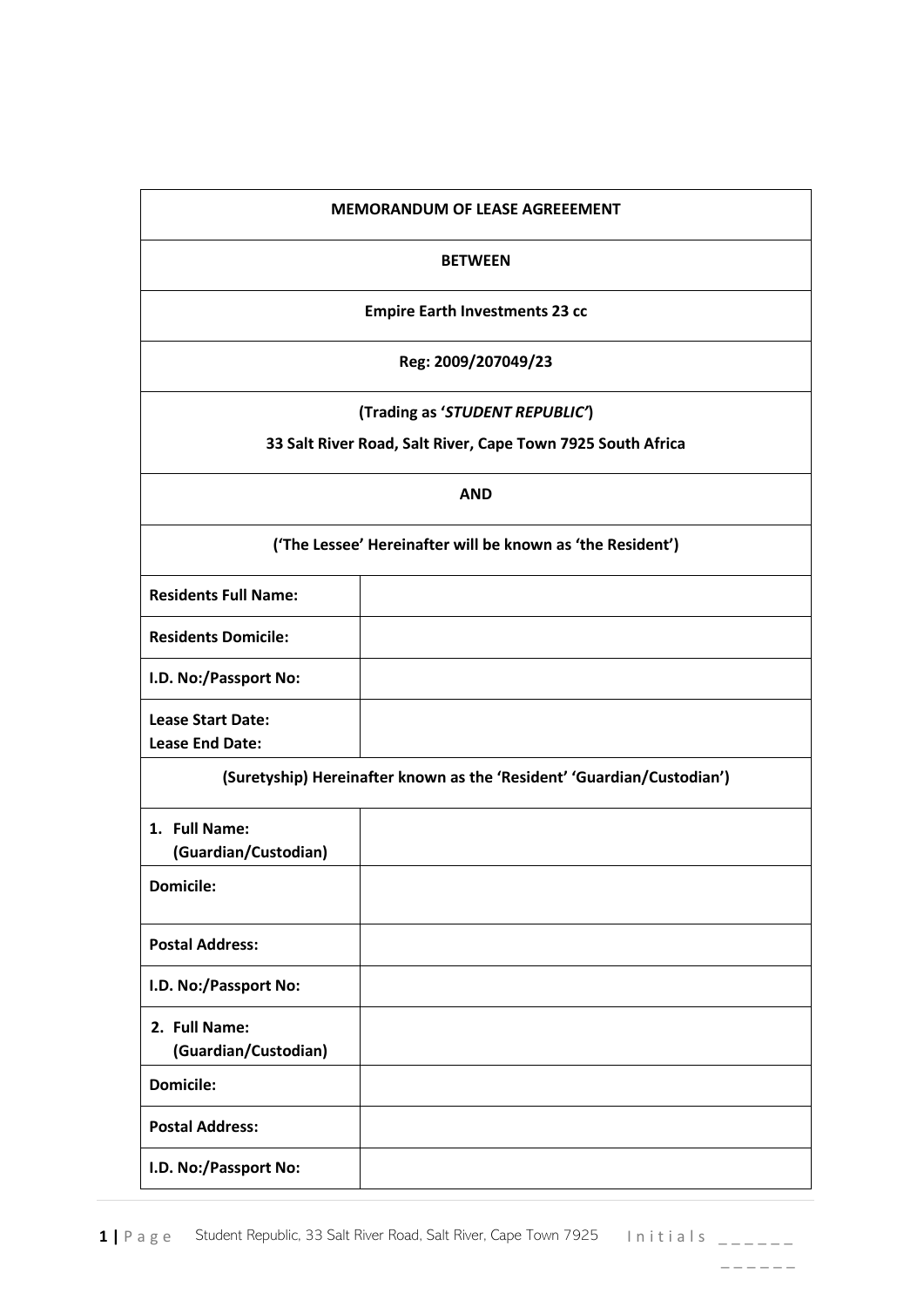### **1. USE OF PREMISES**

The premises shall be occupied by not more than 1 person, unless by prior arrangement with management.

a) the Resident shall not make any structural alterations or additions to the premises;

b) the Resident shall not modify the interior of the premises for any reason whatsoever unless by arrangement with management & confirmed in writing.

c) the Resident shall not do anything or bring anything into the premises which might increase the rate of fire insurance premium payable on the building;

d) the Resident shall not keep or allow onto the premises any animals of any nature.

e) Administration Fee

- i. The Resident shall pay an Administration Fee to *Student Republic* when applying for the Service online via the website of *Student Republic.*
- ii. **The Administration Fee is non-refundable***.*

# f) Deposit

- i. The Resident shall pay a Deposit to *Student Republic* when applying online for the Services via the website of *Student Republic.*
- ii. *Student Republic* shall hold the Deposit throughout Your Stay as security for the compliance of the Resident with their obligations under this Agreement.
- iii. **The Deposit will not bear interest.**
- iv. On termination, the Deposit will be refunded to the Resident after deducting any amounts outstanding or payable in terms of this Agreement and subjected to a successful Check-out Inspection, as set out in **Annexure B: Deposit Refund Policy.**
- v. **Deposits are refunded within 21 days Business Days after the Check-out Date of Your Stay.**

### **2. MAINTENANCE AND INSPECTION**

a) The Resident will sign a Check-in inspection, recording the contents of the room as well as the condition of the room and will in writing note any damages or maintenance requirements. This will be resigned on check out and the Resident is responsible for any damages which may incur during the duration of their stay.

b) The Resident shall be obliged at all times to maintain the premises in a fit and orderly condition and more particularly the Resident has an obligation to maintain the premises in the same condition that he found it, fair wear and tear accepted.

c) Residents must abide by the signed accommodation rules and regulations as published and revised from time to time by the Landlord.

d) Should the Resident require a cleaning service in order to fulfil this obligation, this service can be arranged by the *Student Republic* for the Resident's account.

e) Should the Resident fail to comply with the aforegoing condition, *Student Republic* may on behalf of the Resident expend any reasonable sum necessary for the maintenance of these items and any amounts so spent shall be payable by the Resident to the *Student Republic* on demand.

f) The Resident shall not remove any contents from the premises.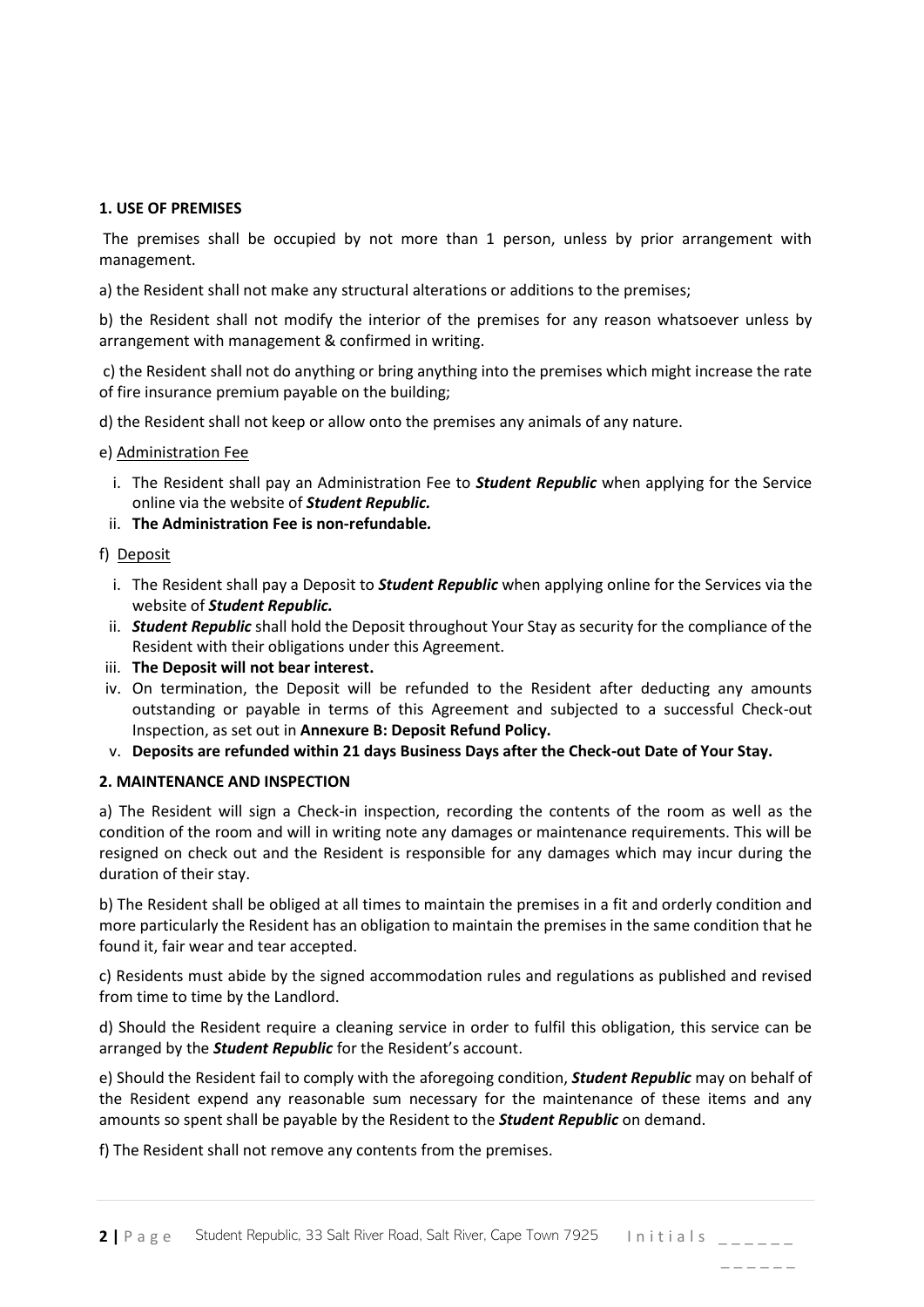g) *Student Republic* or its duly authorised agent shall have the right at reasonable times to enter the premises for inspection and shall have the right at any reasonable time to do work connected with the premises and shall be entitled to suspend any services and supplies for such purposes provided that such right shall be exercised reasonably.

h) The Resident shall not be entitled to claim any remission of rental or damages in respect of any inconvenience or damage which may be caused by virtue thereof. The Resident shall be responsible for effecting in his/her own name a household comprehensive insurance policy or any other applicable insurance policy to cover his/her personal effects upon the room and / or premises and shall pay the premiums in respect thereof. It is specifically agreed that *Student Republic* will not be responsible for any consequential damages suffered by the Resident in respect of fire damage, water damage and /or theft, for which damages the Resident will have to 'effect' his/her own insurance at his/her own cost.

# **3. DAMAGE TO PREMISES**

a) The Resident shall not allow any damage to be committed on any portion of the Leased Premises or the Property. All furniture and fittings/electrical appliances and all fire and safety equipment remains the property of *Student Republic* and cannot be removed from the premises, such action will be seen as a breach of this agreement and the Resident will be liable for all costs arising from the above. The Outgoing inspection, on completion of the Lease Agreement, will be subject to all clauses of the lease.

b) The Resident is held responsible for any damages that were incurred during the duration of The Residents time period. *Student Republic* has the right to take the costs of repair and damages and replacing items out of the deposit as well any further costs which the Resident is liable to pay.

c) At the termination of this Lease, by lapse of time or otherwise, the Resident shall deliver the Leased Premises to *Student Republic* in accordance of this Lease in as good condition as existed at the Commencement Date of this Lease, reasonable wear and tear and casualty excepted. The cost and expense of any repairs necessary to restore the condition of the Leased Premises shall be borne by The Resident and as per House Rules Annexure C.

### **4. SECURITY**

The Resident shall be obliged to comply with all procedures and rules relating to security as set out in the house rules. Security measures implemented by *Student Republic* can be found on www.studentrepublic.co.za on the Amenities Page and the website.

### **5. SUB-LETTING AND ASSIGNMENT**

a) The Resident shall not sub-let the premises or any part thereof or cede or assign any of his/her rights under this agreement, or permit any other person to occupy any part of the premises.

b) The landlord may at his sole discretion sub-let the premises or any part thereof if the Resident fails to pay the rent & or rectify such failure to do so within seven days written notice.

# **6. HOUSE RULES & CODE OF ETHICS - (See Annexure C)**

a) The house rules form an integral part of this lease agreement and needs to be adhered to by the Resident/s at all times.

b) *Student Republic* has imposed house rules relating to the occupants of the building, which are aimed at protecting the safe and equal enjoyment of the use of the building.

c) The Resident by his/her signature hereto agrees to be bound by the house rules relating to the building and ensures that the Resident and his/her guests at all times obey the house rules.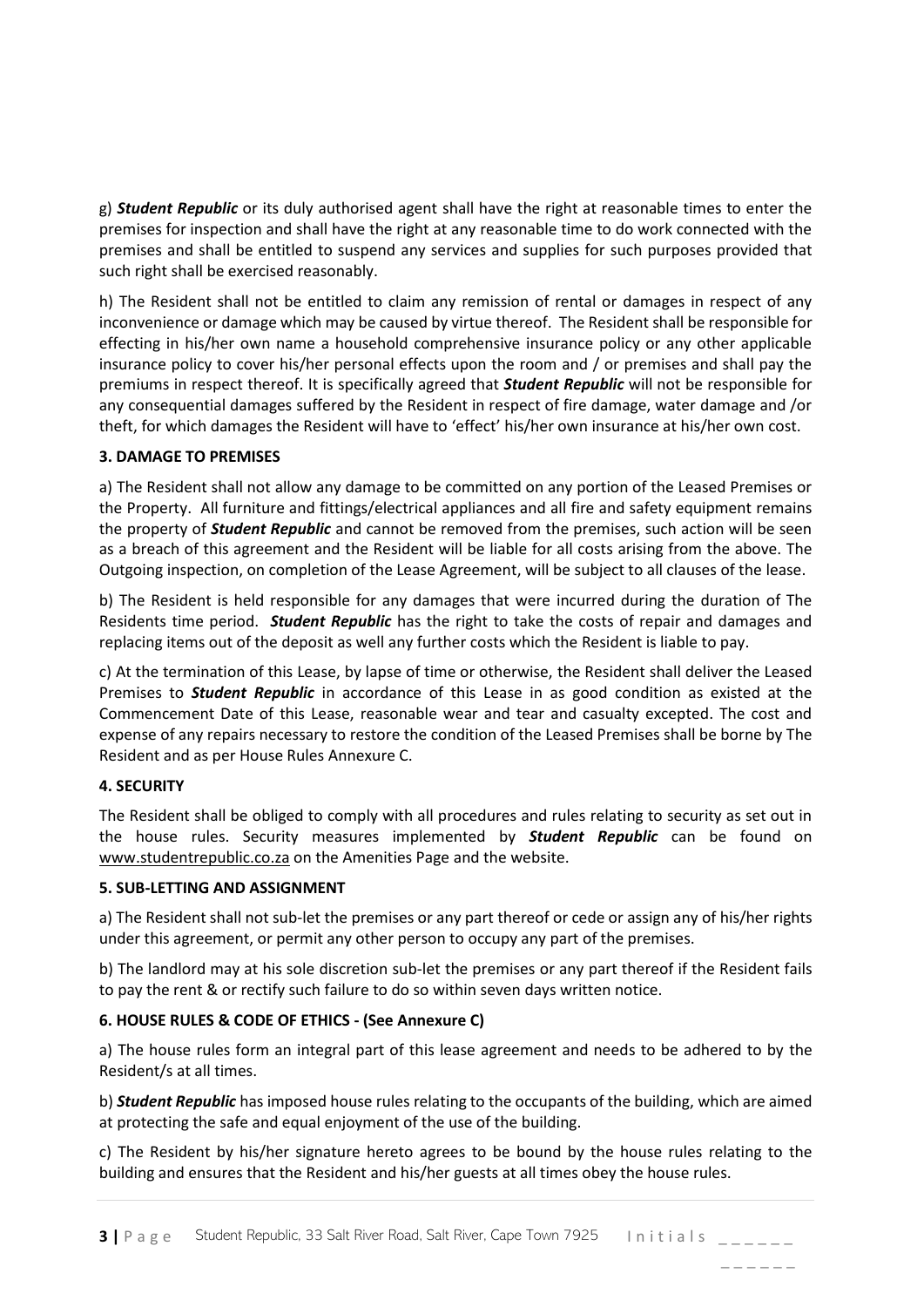d) Failure to comply with the house rules will constitute a breach of this lease.

e) Notwithstanding anything to the contrary contained in this lease agreement, *Student Republic* reserves the right to cancel this lease agreement at his own discretion without notice, due to the Residents' breach of any of the House Rules.

f) Should *Student Republic* cancel this lease due to the Resident's breach of the house rules, the Resident will forfeit any rental paid for the month and the deposit paid.

## Student Code of Ethics Guidelines - (see Annexure C)

- i. **The** *Student Republic code of ethics*, aims at protecting the use and enjoyment of the building, the Premises, the Communal Areas and all facilities by all.
- ii. **The Resident acknowledges that he/she has read, understands and is bound by the Student code of ethics, that these are an essential part of this Agreement and that a breach of the Student Code of Ethics can constitute a breach of this Agreement.**
- iii. *Student Republic* expressly reserves the right to amend the Student Code of Ethics guidelines at any time and will publish such amendment on our website. The **Code of Ethics** is a guideline that must be adhered to and *Student Republic* will use this to determine the outcome should a disciplinary enquiry be required.
- iv. The **Code of Ethics** is a guideline that must be adhered to and *Student Republic* will use this to determine the outcome should a disciplinary enquiry be required.

## Water, Electricity and Municipal Charges

- i. Normal residential use of water, electricity and sewerage utility services will be included in the Services and Residence Fee.
- ii. **A penalty fee will be added to the resident 's account, as set out in Student Community Guidelines, when unusual high amounts of electricity is being used.**

# **7. EXCLUSION OF LIABILITY**

a) *Student Republic* shall not be responsible for any loss, injury, damages (including any consequential damages) or inconvenience that may be caused to the Resident, its visitors or employees or any of its property, except when caused by the *Student Republic***'s** specific default and without prejudicing the generality of the aforegoing, whether arising from any defect in the Building or the Leased Premises (latent or patent), or from the failure, or partial failure, of any apparatus or fittings, including the plumbing, water and electrical fittings or from fire, flooding, leakage or breakage of any water pipe, or from war, riots or other civil commotions, damage caused by the elements or fortuitous acts, insects or any living thing or any act of God.

b) All goods, property and effects of whatsoever nature, which may at any time be brought in or on the Leased Premises, by the Resident, shall be at the sole risk of the Resident and the *Student Republic* shall not be liable for any loss or damage thereto from any cause howsoever arising.

c) The Resident indemnifies the *Student Republic* against any claim by its employees, invitees or licensees in respect of any such damage, injury or loss of life.

d) The Resident shall have no claim whatsoever whether for damages or remission of rental or cancellation of the lease against the *Student Republic* and shall not be entitled to withhold or defer payment of rental by reason of any suspension or interruption in the supply of water, gas, electricity, air-conditioning (if any) or heating (if any), (howsoever such suspension or interruption may arise) or by reason of any amenities in or on the Leased Premises being out of use or out of order for any reason whatsoever for any period whatsoever, unless due to the specific fault of the *Student Republic*.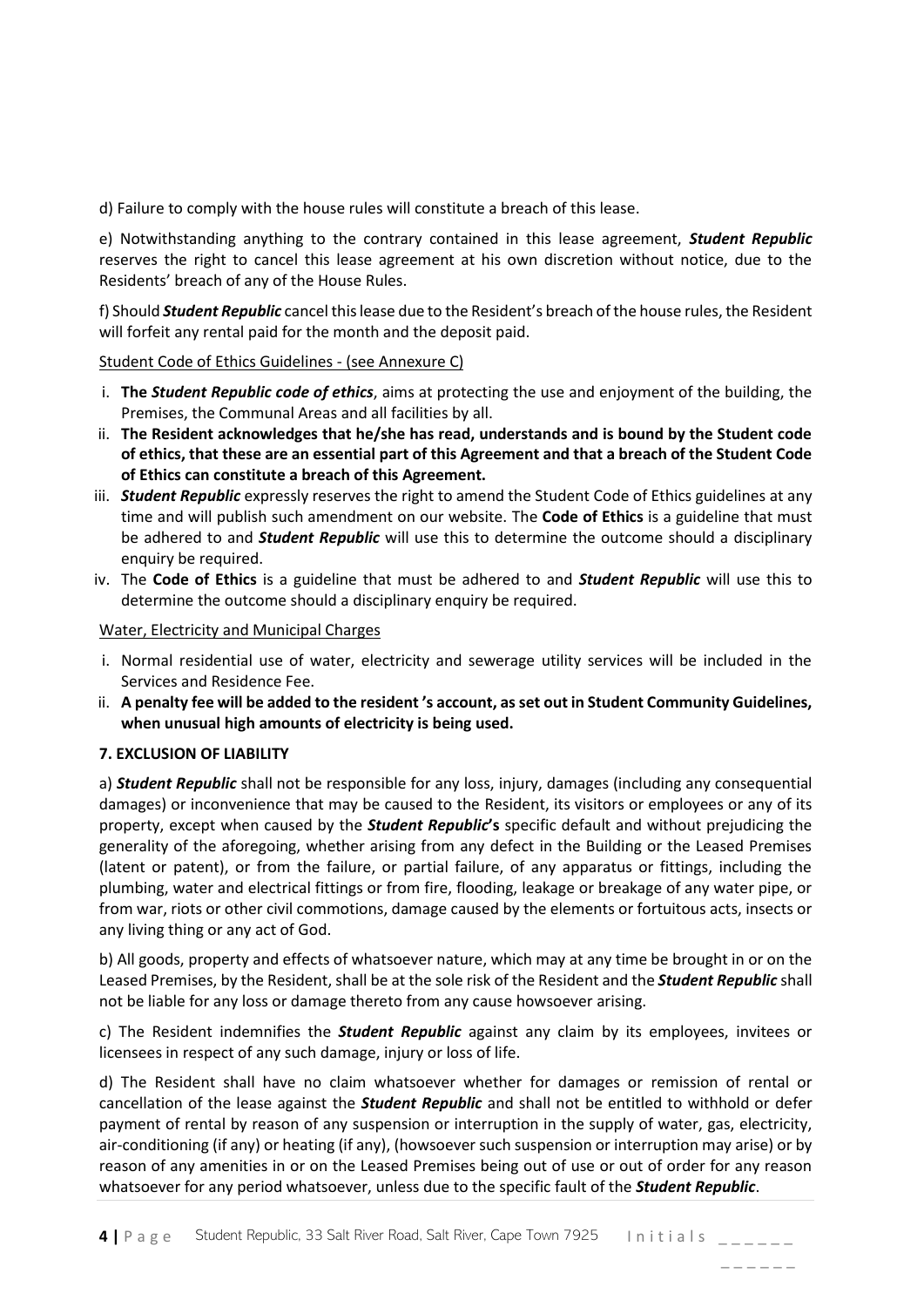### **8. BREACH AND TERMINATION**

### a) Your Stay

This agreement shall commence on the Check-in Date and end on the Check-Out Date as indicated on the Student Portal or on the Lease.

### b) Payments

- i. The Residents' Fee must be paid in accordance with the agreed upon due dates and instalments as elected in **ANEXURE A: Payment Options**
- ii. All payments shall be made free of bank charges, deduction and set off.
- iii. **If a payment is not (fully) received, or is received late, access to the Room will be blocked automatically.**
- iv. **In the case of late payment, a late payment fee of R500 will be added to The Residents' account.**
- v. Should the Resident fail to pay the Rental Fee timeously: they shall be in breach of this Agreement.
- c) If the rental or other amounts due in terms of this agreement are not paid on the due date, or if the Resident commits any other breach of this agreement and fails to rectify same within seven (7) days after receipt of written notice calling upon him/her to do so, the *Student Republic* shall be entitled forthwith and without further notice to the Resident to cancel this agreement and obtain immediate possession of the premises, without prejudice to any claims which the *Student Republic* may have against the Resident as a result of any breach or cancellation. Furthermore, if the Resident is in breach of the lease agreement for any reason whatsoever their biometric access may be deactivated so as to guide the Resident manually through to the management department to rectify such a breach.
- d) If the *Student Republic* cancels this agreement and the Resident remains in occupation of the premises, the Resident shall continue to pay an amount equivalent to the monthly rental and such other amounts as are payable in terms of this agreement in advance on the first day of every month until the Resident vacates the premises. Acceptance of these amounts shall not affect the *Student Republic's* right to cancel this agreement.

### **9. DISPUTE**

In the event that legal action is instituted arising out of the terms of this agreement, both the *Student Republic* and the Resident consent to the jurisdiction of the Cape Town Magistrate's Court.

# **10. SURETYSHIP**

The Resident's guardian/custodian, by placing his/her signature hereto, is hereby bound as surety and co- principal debtor jointly and severally together with the Resident in favour of the *Student Republic*, its affiliated companies' successors or assigns for the repayment on demand of any sum or sums of money, which the Resident owes or may owe to the *Student Republic* howsoever arising and the due fulfilment of all obligations of the Resident in terms of this agreement.

### **11. DOMICILIUM**

*Student Republic* chooses Domicilium Citandi et Executandi for the purpose of giving any notice, the payment of any sum, the service of any process and for any other purpose arising from this agreement as set out in the definitions & interpretations above.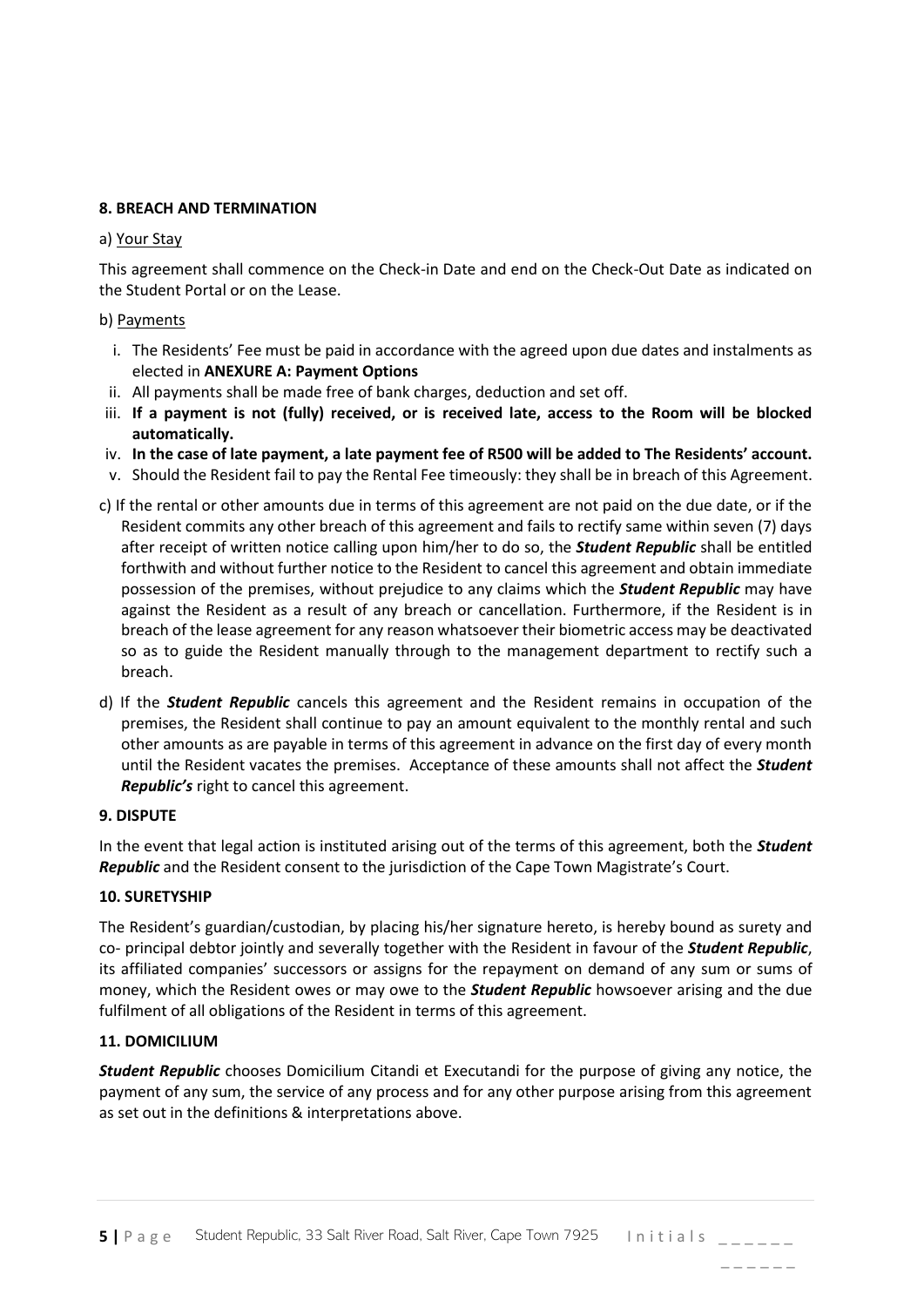### **12. GENERAL**

This document constitutes the sole record of this agreement between the parties in respect of the subject matter hereof.

- a) No addition, variation, or agreed cancellation of this agreement shall be of any force or effect unless in writing and signed by parties.
- b) No extension of time or indulgence, which *Student Republic* may grant to the Resident shall constitute a waiver of any of the rights of *Student Republic*, who shall not thereby be precluded from exercising any rights against the Resident which may have arisen in the past or which may arise in the future.
- c) The Resident shall be responsible for any costs incurred by **Student Republic** arising out of any breach committed by the Resident in terms of this agreement, which costs shall include tracing agent fees, collection commission at the ruling rate and all legal costs as between attorney and client.
- d) In the event that the Resident is a minor at the date of signature hereof, he/she shall be assisted herein by his/her guardian/custodian who, by placing their signature hereto, expressly consents to the Resident's entering into this agreement.



Map of 33 Salt River Road, Salt River, Cape Town 7925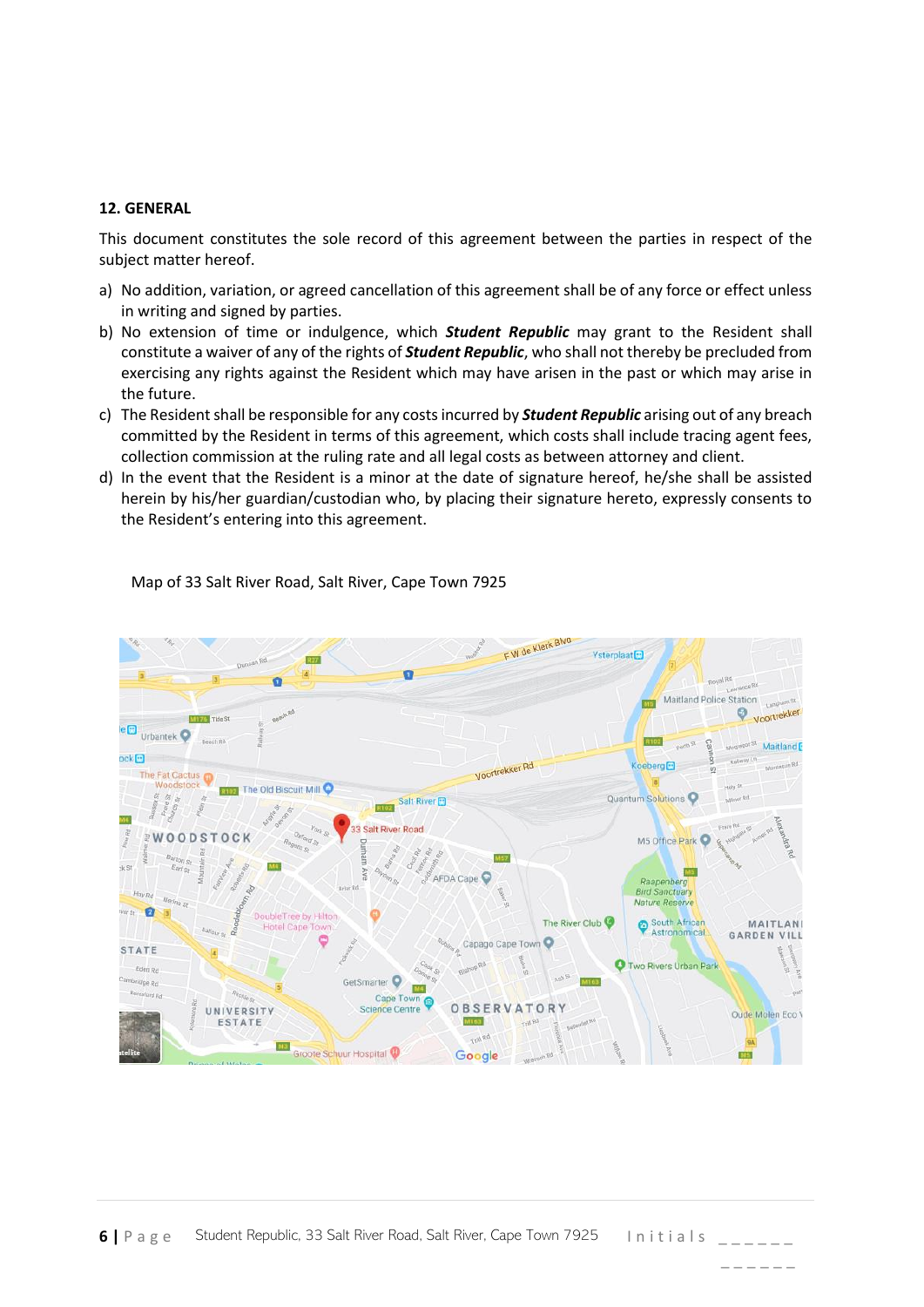#### **Annexure A: Payment Options**

The Resident is liable for the full amount of the monthly Rental Fee. However, *Student Republic* offers for your convenience various payment options in which to pay the Rental Fee. Please note that your Room will only be confirmed once the Resident has signed the Lease Agreement and paid the applicable fees due within Seven Business Days from receiving the room allocation email.

Non-payment of the Rental Fees constitutes a Breach of the Agreement which will affect the Cancellation Policy and the Resident's services will consequently be suspended.

The fees are payable online via credit card or EFT, or at *Student Republics'* office*s* by credit card. The following Option Payments are due as per the agreed dates allocated on the grid below.

| Payment Option 1: Full Payment (Available at all campuses)  |                         |                         |  |  |  |
|-------------------------------------------------------------|-------------------------|-------------------------|--|--|--|
| <b>Payment Type</b>                                         | <b>Payment Due Date</b> | 5 % Disc                |  |  |  |
|                                                             |                         |                         |  |  |  |
|                                                             |                         |                         |  |  |  |
| Payment Option 2: Two Payments (Available at all campuses)  |                         |                         |  |  |  |
| <b>Payment Type</b>                                         | <b>Payment Due Date</b> | 2.5 % Disc.             |  |  |  |
|                                                             |                         |                         |  |  |  |
|                                                             |                         |                         |  |  |  |
| Payment Option 3: Four Payments (Available at all campuses) |                         |                         |  |  |  |
| <b>Payment Type</b>                                         | <b>Payment Due Date</b> | No discount.            |  |  |  |
|                                                             |                         |                         |  |  |  |
|                                                             |                         |                         |  |  |  |
| Payment Option Chosen: (Tick the Box & Initial by Resident) |                         |                         |  |  |  |
| <b>Payment Option 1</b>                                     | <b>Payment Option 2</b> | <b>Payment Option 3</b> |  |  |  |
|                                                             |                         |                         |  |  |  |
| <b>Confirmation Signature:</b>                              |                         |                         |  |  |  |
| Notes/Comments:                                             |                         |                         |  |  |  |
|                                                             |                         |                         |  |  |  |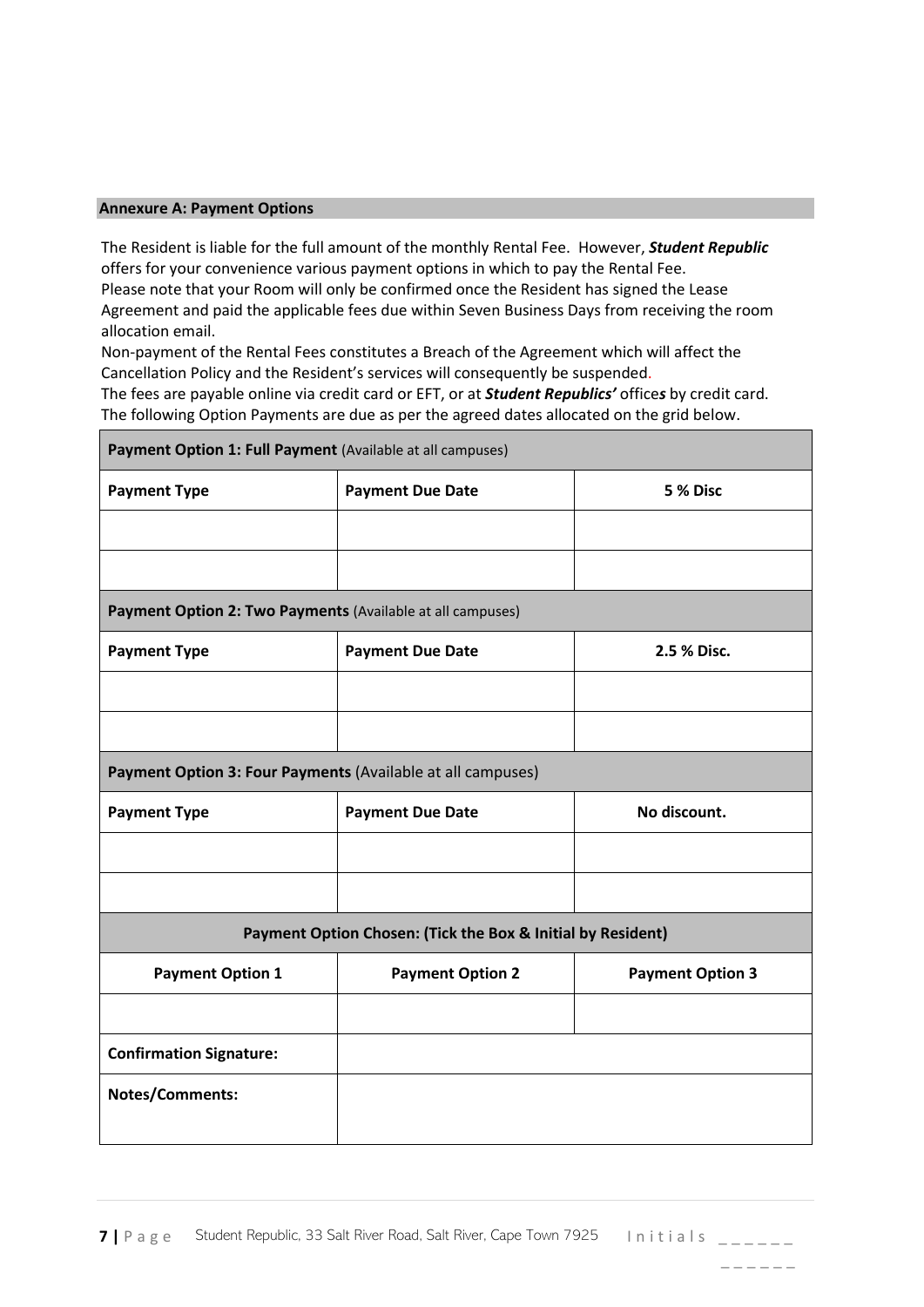# **Annexure B: Deposit Refund Policy**

| <b>Conditions:</b>                                                                                                                                                                                                                                                                                                                                                                                       | <b>Conditions</b><br>met? |
|----------------------------------------------------------------------------------------------------------------------------------------------------------------------------------------------------------------------------------------------------------------------------------------------------------------------------------------------------------------------------------------------------------|---------------------------|
| 1. The Resident booked a Check-out inspection online on their Student Portal.                                                                                                                                                                                                                                                                                                                            |                           |
| 2. The Resident attended the Check-out inspection of their room before they<br>left, together with a <b>Student Republic</b> Team member.                                                                                                                                                                                                                                                                |                           |
| 3. The Resident brought a proof of banking details with them to the Check-<br>out inspection to ensure the deposit is refunded timeously and to the correct<br>account.                                                                                                                                                                                                                                  |                           |
| 4. The check-out inspection was completed successfully. All maintenance<br>and cleaning items, to bring the room back to its original condition, have been<br>identified and listed on the Check-out inspection form; and                                                                                                                                                                                |                           |
| 5. The Check-out inspection form was signed by both the Resident and a<br><b>Student Republic Team Member.</b>                                                                                                                                                                                                                                                                                           |                           |
| 6. If the Resident did not book a Check-out inspection, or did not attend<br>his/her Check-out inspection, <b>Student Republic</b> may complete the Check-out<br>Inspection and list all the items to be replaced on behalf of the Resident. The<br>Resident will accept <b>Student Republics'</b> Check-out Inspection and the<br>deductions from the deposit and will have no recourse in this regard. |                           |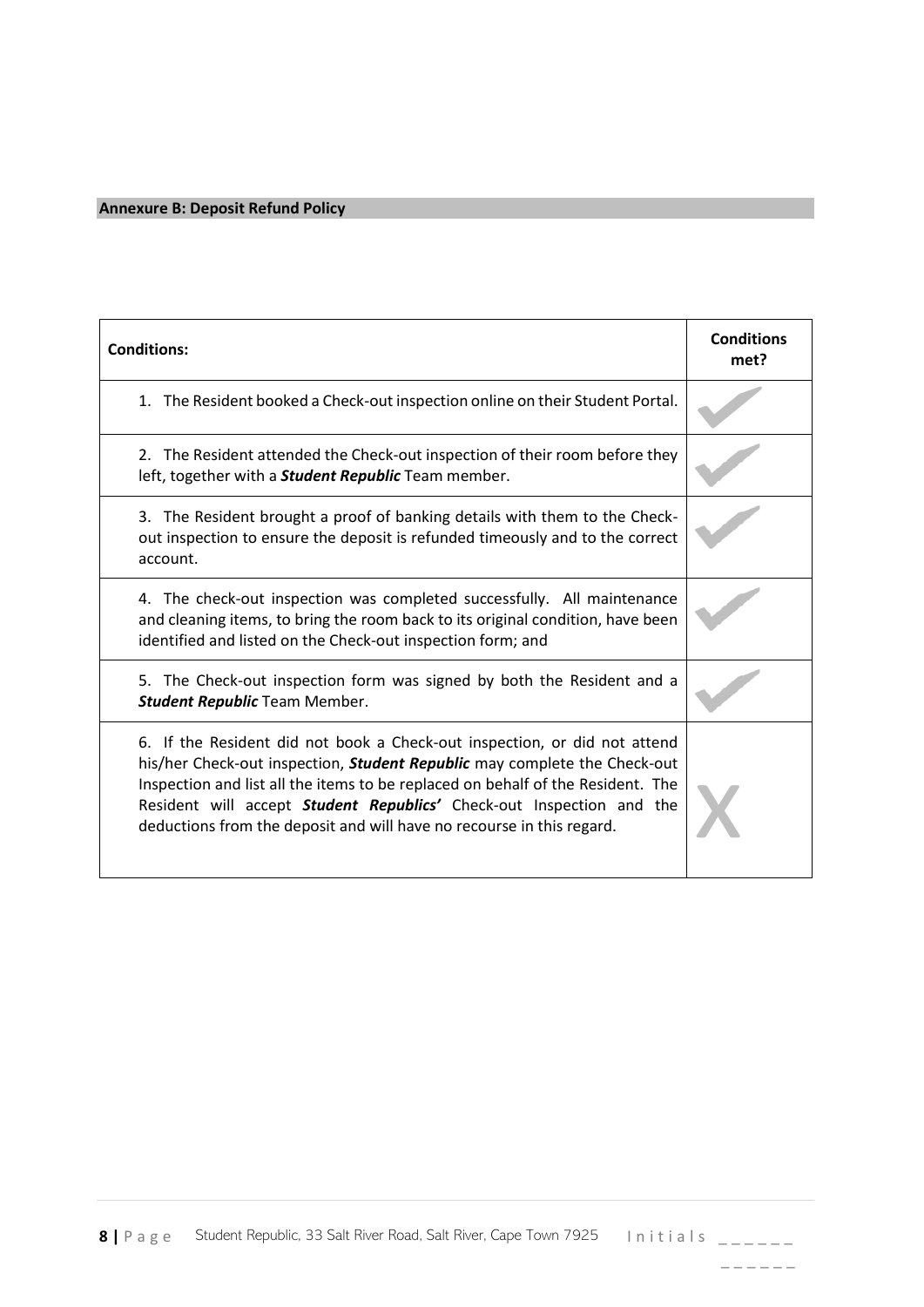# **ANNEXURE C: House Rules & Code of Ethics**

- **1.** Attention to building, common areas and rooms
- Please keep your room clean and tidy and all times
- Keep the bathrooms and kitchens clean
- Stale and uneaten or waste foods must be immediately thrown away in the dustbins provided in the kitchens
- Rooms may be inspected twice a month
- Should we find that the state of your room is a potential health hazard you will be informed to clean your room. Should you consistently keep your room in such a state we will arrange for your room to be cleaned and all costs will be for your account.
- Please ensure that prior to vacating your room for weekends, vacations or otherwise that your room is cleaned and all food stuffs are disposed of
- Bed linen should be changed and washed once a week
- The furniture provided in your room may not be removed
- Clothes or other items may not be hung from the windows of the building
- Please do not mark, litter or damage the common areas of the building.
- Toilets must not be used for the disposal of any foreign objects only toilet paper may be flushed down the toilet.

# **2. Consideration for others**

- Disorderly behaviour will not be tolerated and may lead to the termination of this lease; in such cases you will be liable for the full charges set out in the lease agreement.
- Any form of insubordination will not be tolerated and may result in disciplinary action.
- The playing of music at unreasonable sound levels is strictly forbidden. Management reserves the right to confiscate any music equipment in the event that the Resident does not adhere to this rule.
- Shouting and running in passages or any other area of this building is not permitted.

# **3. Security and safety**

- We cannot be held responsible for any losses that may incur whilst residing in our building, therefore please keep your room locked at all times.
- The key of your room must never be given or lent to any other person.
- It is important that you take good care not to leave your keys in a place that they could be stolen or lost.
- The issuing of lost keys will be for your cost and will be payable before another key is issued to you. The approximate turnaround time for a replacement key is 36 hours.
- Tampering with any security or fire equipment is an offense and is strictly forbidden. Should you tamper with the security and/or fire equipment in any way, this may result in disciplinary action & the possibility of legal prosecution.
- The use of candles, oil lamps, incense or anything that produces a naked flame is a potential fire hazard and therefore strictly forbidden to be used in your room or any areas of the building.
- We reserve the right to search bags (yours or your visitors) & rooms at any time and confiscate any firearms, weapons, alcohol, drugs or any other illegal substance.

# **4. Water and electricity consumption**

- Please use only the minimum amount of electricity required, any Resident using more electricity than the 'reasonable' amount of usage will be fined and liable for the extra costs with immediate effect. This is determined by the electrical meter which is installed in each Residents room.
- Please switch off lights and electrical appliances while not in use and when you leave the room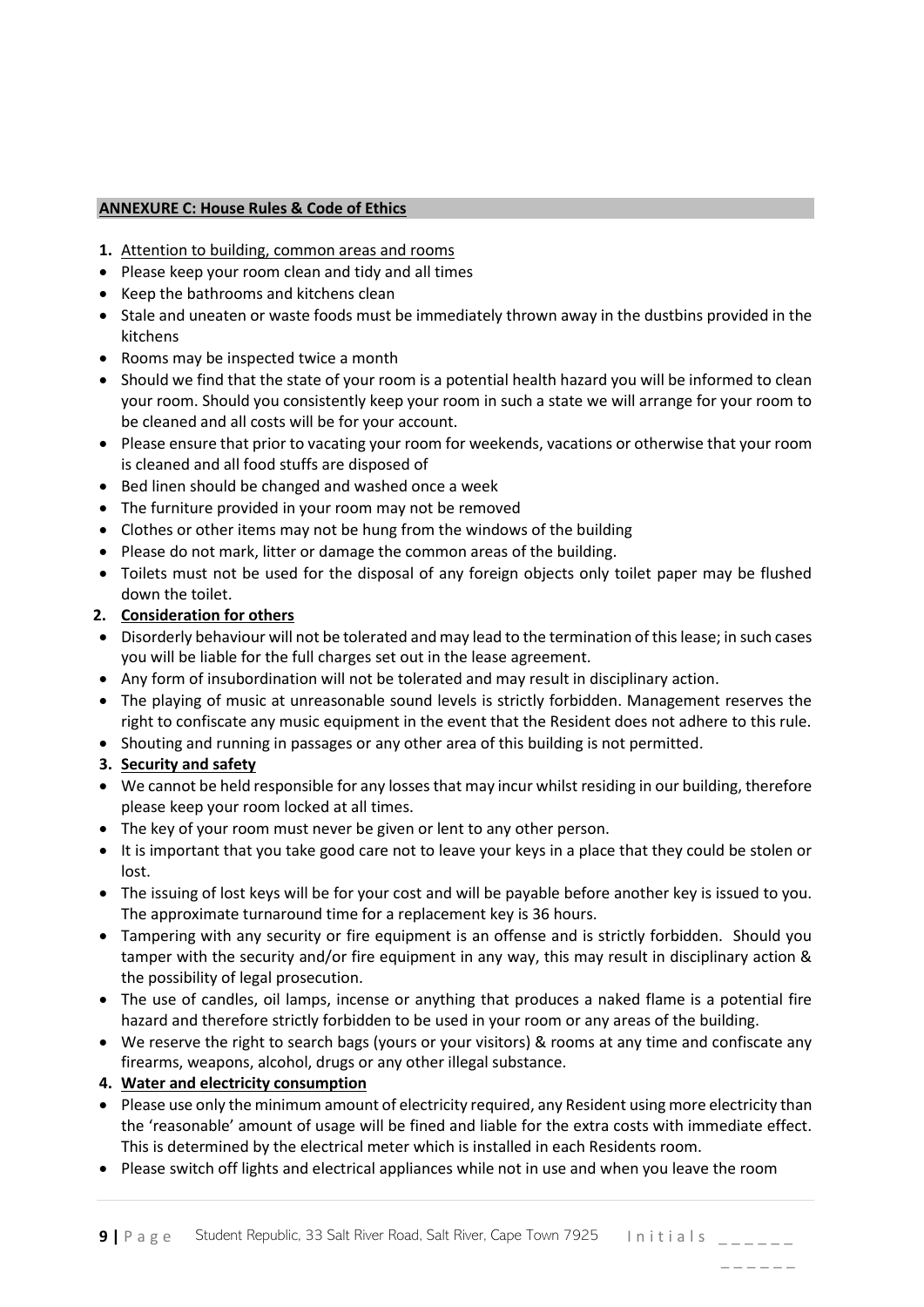- Ensure that all stove plates are turned off when not in use
- Water should be used sparingly, any Resident using more water than the 'reasonable' amount of usage will be fined and liable for the extra costs with immediate effect.
- **5. Visitors**
- No Resident may have more than two visitors at any given time
- You will be required to accompany all visitors while on the premises
- No visitors are allowed to remain in the building without your presence. Should you leave the building, your visitors will be required also to leave the building
- Visitors are welcome provided they observe the house rules.
- You will be responsible and financially liable for any damages caused by your visitor/s
- Visitors have access to the building from 09h00 to 23h00
- Visitors sleeping overnight is not permitted unless by prior arrangement with management.

### **6. Residential floor Access**

- Residents are to ensure that they close the security entrance door properly behind them, so that no unauthorized person is able to enter the floor behind them.
- No letting in of people you do not know all guests have to be accompanied by a registered resident!
- Unaccompanied persons will be asked to leave the residential floors immediately and will be reported to Security and management
- All Residents will enter and exit the building via the main security entrance leading onto Salt River road
- **7. Smoking, drugs and alcohol**
- This building is a smoke free building, for health and safety reasons and is therefore prohibited.
- Alcohol is not allowed on the premises.
- Drugs are strictly forbidden. If found in your possession Management reserves the right to immediately terminate the lease agreement and this may result in disciplinary action and the possibility of legal prosecution.

**The Landlord reserves the right to consult the guardians/parents and refer a Resident for a drug/alcohol test in the event of the Resident being suspected of taking such substances. The cost of this test must be borne by the parent/guardian or Resident. Random searches can and will be executed by authorities should the need arise.** 

### **8. Laundry**

Coin-operated machines are available to all Residents. They consist of washing machines and tumble dryers. Residents are responsible for their own Laundry. Please do not hang wet clothes out of the windows.

**Neglecting to adhere to the house rules can involve a disciplinary enquiry, which may result in suspension or expulsion of this facility.**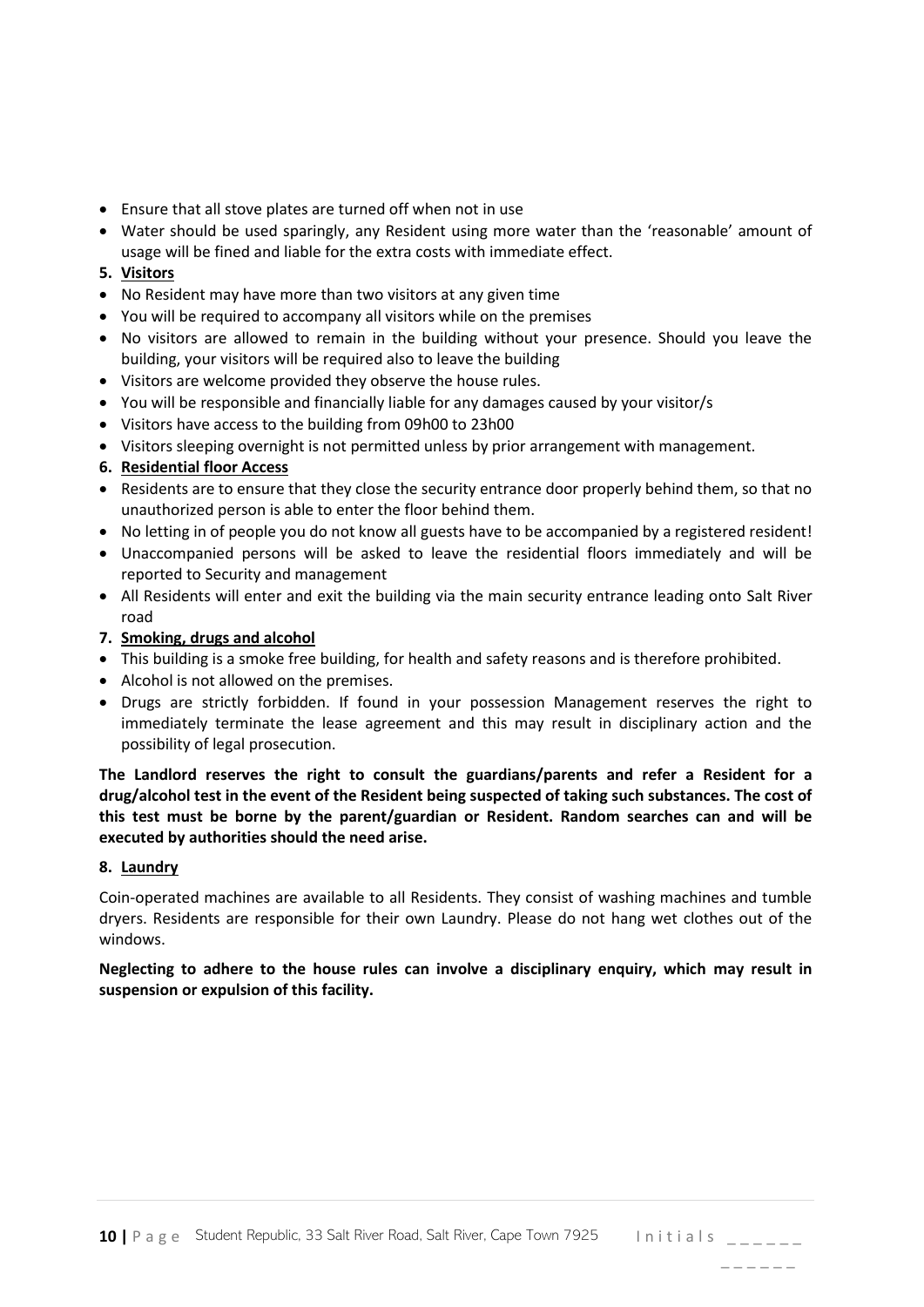### **9. Residents Value and Code of Ethics**

The code of ethics is an integral part of the ethos while staying in student republic. It is there to make each Resident of Student Republic feel part of a caring and supportive community where each resident can live together and create happy, co-creative living spaces. It is a guide for each Resident to incorporate daily within the duration of Your Stay.

### **i. Connection**

 We the residents, at Student Republic represent a group of people that inspire a connection between each other. We communicate and act in a caring manner making each person feel seen, noticed and elevated to their greatest potential. We are there to help build each other, making sure we are helped to reach the best version of ourselves.

### **ii. Support**

We aim to consistently support each other and make time for those that need help or assistance in any area of their lives. We go the extra mile to make time for our fellow students, which means helping each other to study and balance our personal lives.

## **iii. Integrity**

 We live together in a culture of high integrity and honesty where each of us adhere to the house rules, which respects each other's private space. We respect each other's property and possessions and don't cross over each other's personal space and boundaries. We live with high principles and act respectfully at all times.

#### **iv. Accountability**

 In the Student Republic spaces we have a culture of true and honest accountability, where we are responsible for our actions and respond maturely to solving and finding solutions to problems that may arise. This will also be passed forward to any fellow student in need of help or assistance. We take responsibility for looking after each other and should anyone be in urgent need of help, we the residents will respond appropriately.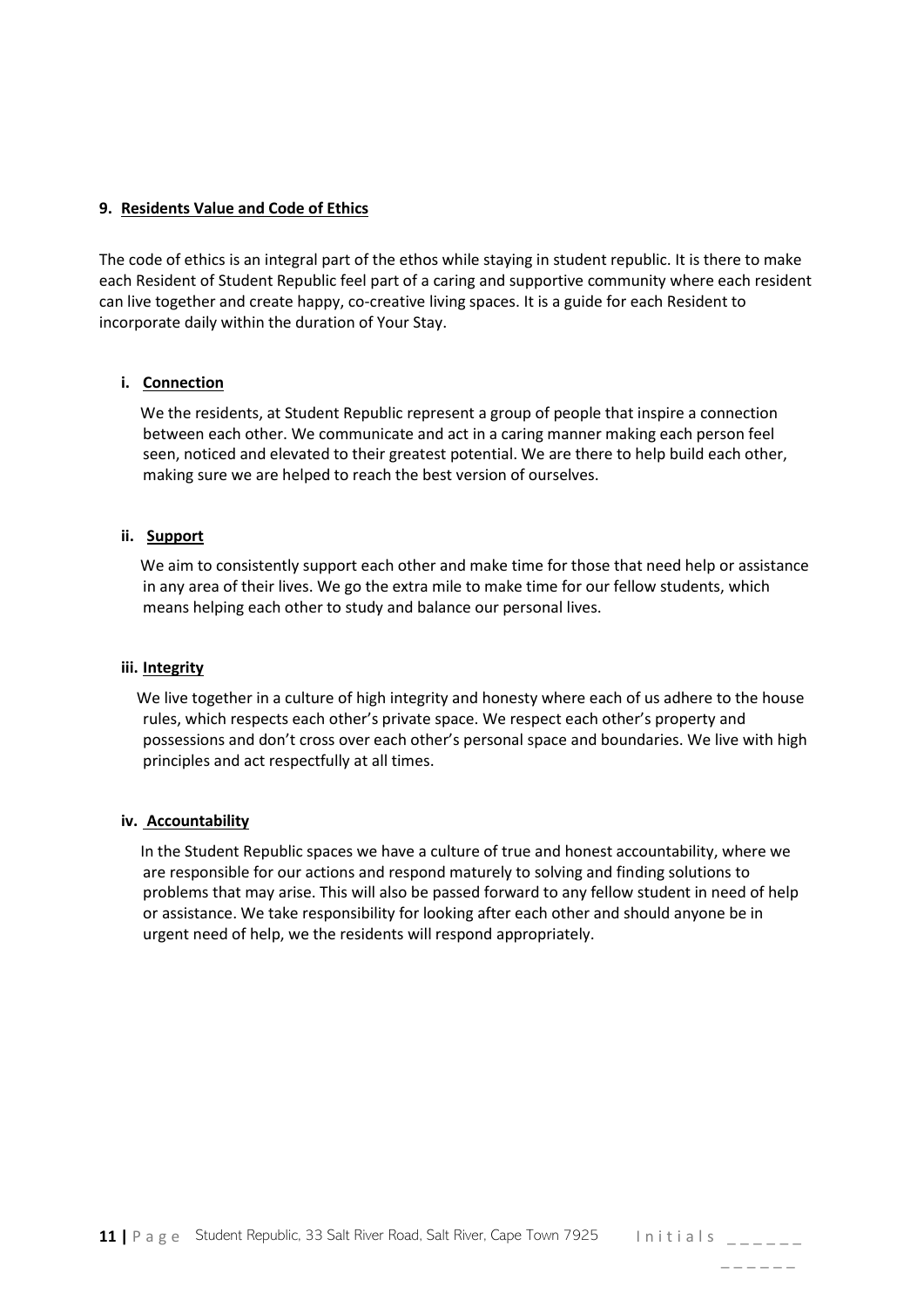# **Student Republic (LANDLORD)**

| Date:      |  |
|------------|--|
|            |  |
|            |  |
|            |  |
|            |  |
| Date:      |  |
|            |  |
| Witnesses: |  |
|            |  |
|            |  |
|            |  |
|            |  |

 $------$